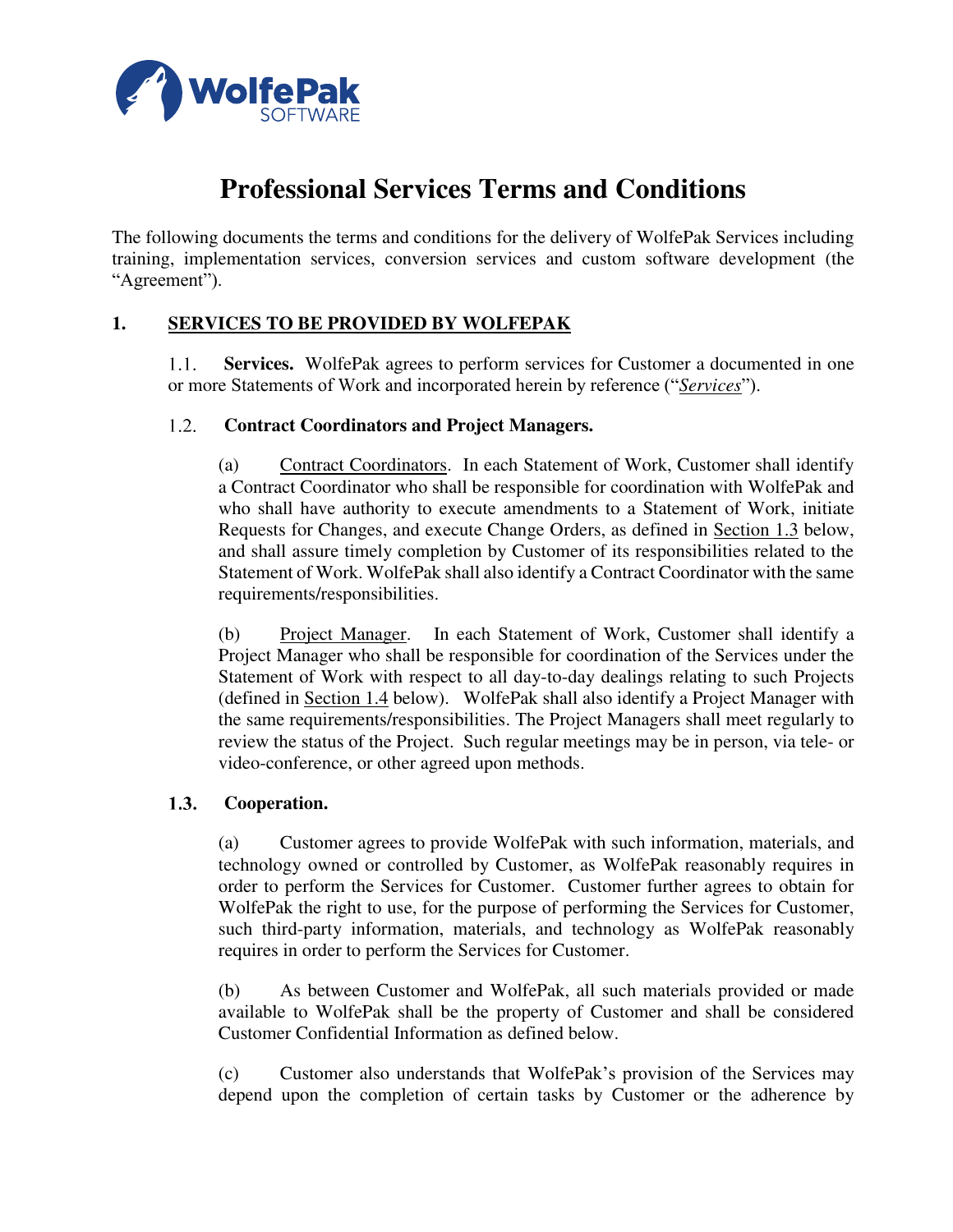Customer to one or more schedules in completing its tasks as to be set forth in one more Statements of Work. Consequently, the schedule for completion of the Services by WolfePak may require adjustments or changes in the event such Customer tasks or schedules change, are modified, or are not completed as anticipated. All such changes shall be governed by the change control process described in Section 1.4 below.

(d) WolfePak shall have no liability or otherwise be responsible for delays in the provision of the Services caused by: (i) Customer's personnel or contractors not completing tasks assigned to them timely or accurately; or (ii) events outside the control of WolfePak, as such failures are reported in accordance with Subsection (e) below, provided that WolfePak took all commercially reasonable steps to mitigate the delays caused by such failures.

(e) If WolfePak determines that: (i) Customer's personnel or contractors are not completing tasks assigned to them timely or accurately; or (ii) events outside the control of WolfePak could or will cause delays or increased costs in completing a Project, then WolfePak shall notify Customer's Contract Coordinator in writing of such circumstances in (i) or (ii) promptly. WolfePak shall have no liability or otherwise be responsible for delays in the provision of the Services caused by Customer's such circumstances, provided that Customer's Contract Coordinator was notified in writing of such events on a timely basis as described above.

#### $1.4.$ **Project Management Processes**

(a) Provision of Development Services. WolfePak shall perform the Services to the extent agreed upon by the parties for a particular Customer project set forth in a Statement of Work (the "*Project*"). With respect to each Project, the parties shall agree in writing upon supplemental terms and conditions applicable to the performance of the Project including, for example and without limitation, (i) a price and milestone payment schedule, (ii) a Project performance schedule, including the appropriate work steps and phases, (iii) applicable specifications, (iv) functional and detailed design specifications, and (v) a schedule of those items or tasks to be performed by WolfePak which must be approved by Customer or performed to the satisfaction of Customer ("*Deliverables*"). For and with each Deliverable, WolfePak shall include sufficient and accurate documentation to allow a user who is reasonably skilled to make effective use of the Deliverable. The terms and conditions established for a Project shall be incorporated in the applicable Statement of Work.

(b) Approval of Deliverables. The supplemental Project terms and conditions shall establish time frames for the acceptance process of Deliverables; any reference to dates or time periods in this Section shall mean the dates mutually agreed upon by the parties in, or determined in accordance with, such terms and conditions. On or before the specified delivery date for such Deliverable, the WolfePak Contract Coordinator shall submit to the Customer Contract Coordinator each Deliverable. Within the established time frame, the Customer Contract Coordinator shall approve or disapprove the Deliverable by providing written notice to the WolfePak Contract Coordinator, using "Deliverable Review and Sign-Off" form adopted for each Project.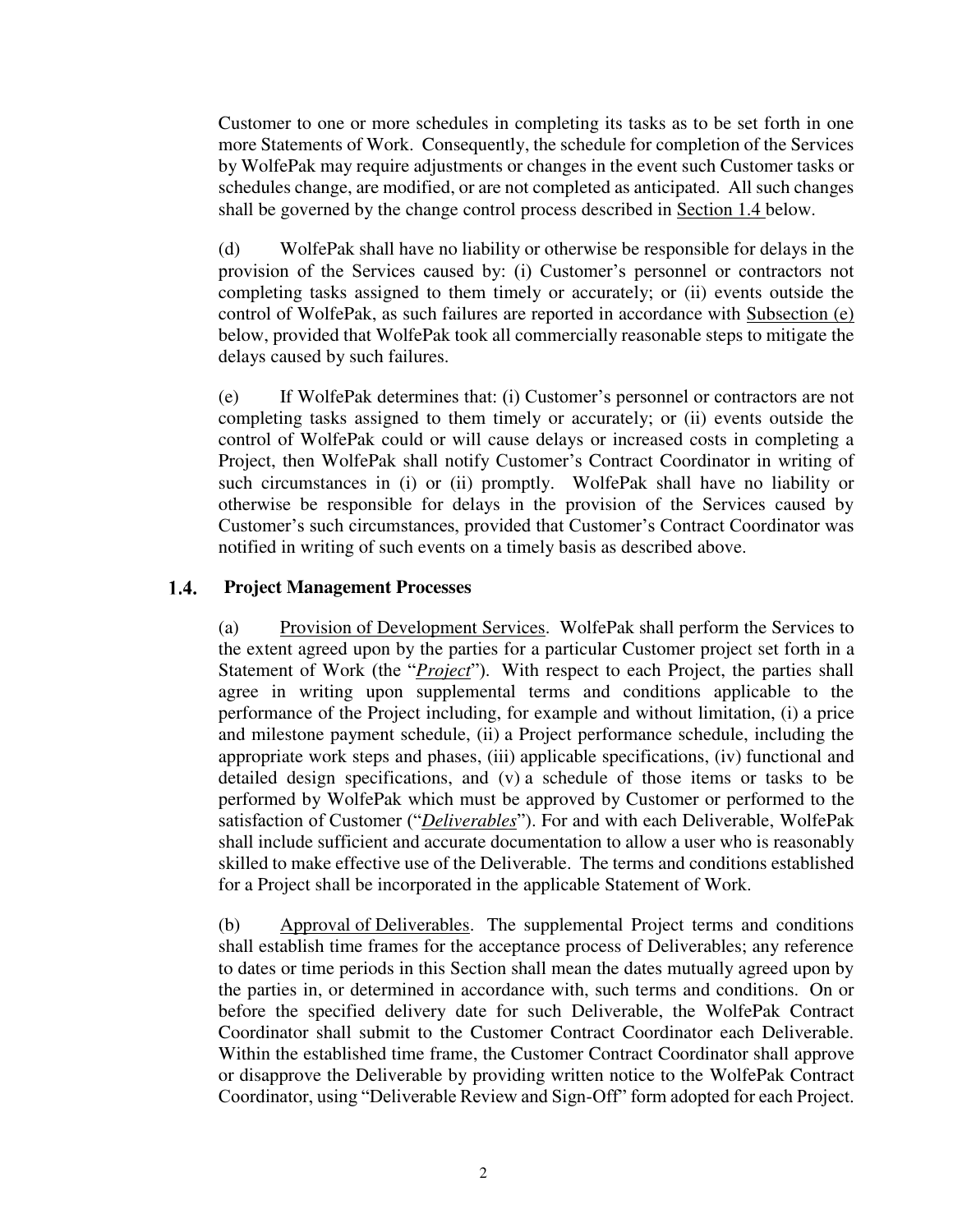Customer shall describe in any disapproval the ways in which the Deliverable fails to conform to the established requirements and/or the applicable specifications for the Project or portion thereof; Customer may also suggest corrections or improvements which may cause the Deliverable to meet such standard. WolfePak shall resubmit the Deliverable to Customer for approval as provided in this Section, within the cure period stated in the Statement of Work, if any. Customer may extend the period of time for resubmission of the Deliverable if WolfePak submits to the Customer Contract Coordinator a written request outlining the specific reasons why WolfePak cannot comply with the requirements, together with WolfePak's proposed alternative schedule for resubmission of the Deliverable. WolfePak may submit draft versions of a Deliverable prior to the required date for the informal comment of the Customer Project Manager. Approval of a Deliverable by the Customer Project Manager or Contract Coordinator indicates only that Customer has reviewed the Deliverable and detected no errors or omissions sufficient enough to warrant the withholding or denial of payment, if any, for such Deliverable. Customer's approval of a Deliverable does not discharge WolfePak's obligation with respect to any subsequent Deliverable intended to operate in conjunction with a previously delivered or accepted Deliverable. Without limiting the foregoing, for Deliverables that are intended to operate in conjunction with Deliverables to be provided by WolfePak at a later time, Customer shall have the right to complete regression testing upon receipt of each subsequently delivered Deliverable to confirm that the previously accepted Deliverables are operating properly in conjunction with subsequently delivered Deliverables.

### (c) Change Orders.

(1) If either party determines that a material change to a Project (which shall include, without limitation, any change that would delay the scheduled completion date for such Project) is necessary, desirable, or required, then that party's Contract Coordinator shall promptly inform the other party's Contract Coordinator, in writing, of the facts and circumstances leading to such determination ("*Request for Change*"). If pursuant to a Request for Change that is initiated by WolfePak, WolfePak shall include in such Request for Change an estimate of the additional time and cost, if any, as well as impact to the scheduled completion dates, which would result from such change. Such Request for Change shall not relieve WolfePak from any obligation set forth herein, or the Statement of Work, without the written consent of Customer's Contract Coordinator. Upon mutual agreement by the parties that a Request for Change should be implemented, the Contract Coordinator for each party shall execute a mutually agreed upon change order which describes the relevant changes to the Project and, if applicable, any changes to the scheduled completion dates, additional responsibilities of Customer, and any change to the cost estimate (a "*Change Order*").

(2) WolfePak shall not be obligated to perform any change described in a Request for Change, and there shall be no change to a Project (including the cost estimate and scheduled completion dates) unless a Change Order as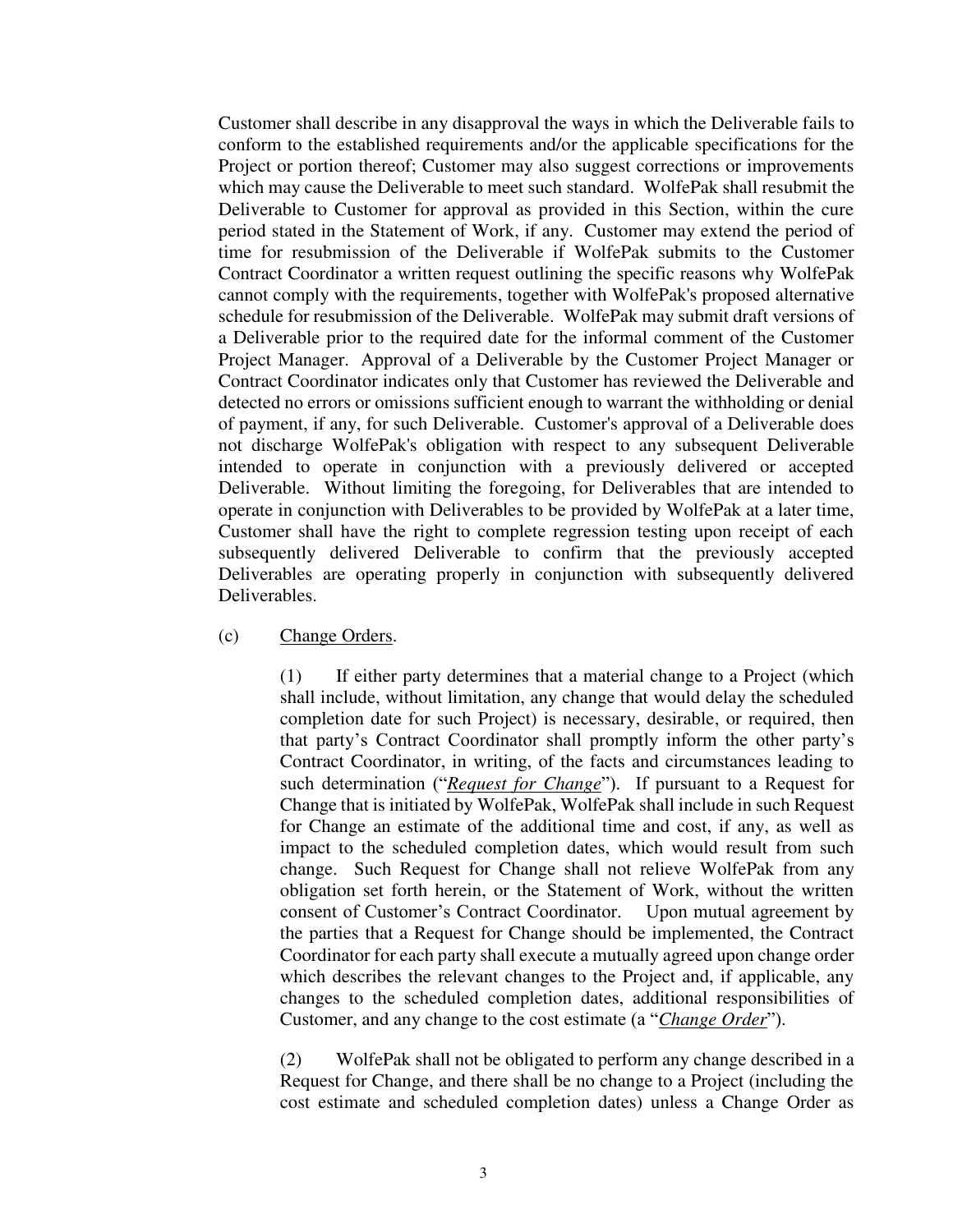contemplated by this Section shall have been executed by each party's Contract Coordinator.

(3) For changes to a Project caused by: (i) Customer's personnel or contractors not completing tasks assigned to them timely or accurately; or (ii) events outside the control of WolfePak, as such failures are reported in accordance with Section 1.3(e) above, WolfePak shall initiate a Request for Change and the parties shall negotiate in good faith the appropriate Change Order.

(d) Additional Work. By Customer Contract Coordinator providing written notice to the WolfePak Contract Coordinator, Customer may request WolfePak to perform additional Services outside the general scope of a Project. At its option, WolfePak may submit, at no charge to Customer, a written proposal for such Services, including a price/cost proposal, expenses related to travel, lodging and meals, a delivery schedule, and any other information reasonably related to such request. Within a reasonable time period requested by WolfePak, Customer shall accept or reject such proposal.

# **2. FEES TO BE PAID BY CUSTOMER**

#### $2.1.$ **Fees for Services.**

(a) During the term of this Agreement, WolfePak will provide the Services to Customer at the rate to be established in each Statement of Work.

(b) Each Statement of Work shall be subject to the Customer's approval prior to the Services thereunder beginning.

(c) Customer will pay reasonable travel and living expenses incurred by WolfePak in connection with any and all of the Services.

#### $2.2.$ **Estimates.**

WolfePak will provide to Customer estimates of the amount of Services required for WolfePak to complete the tasks assigned to WolfePak under a Statements of Work. WolfePak will use all commercially reasonable efforts to: (i) make WolfePak's estimates as accurate and reliable as WolfePak can, using all tools and experience available to WolfePak; and (ii) manage carefully WolfePak's utilization of WolfePak's resources to do everything commercially reasonable to complete the Services at or below the estimates WolfePak has provided.

#### $2.3.$ **Invoices.**

Unless otherwise set forth in a particular Statement of Work, WolfePak will invoice Customer monthly for the Services performed and travel and living expenses incurred pursuant to the Statement of Work.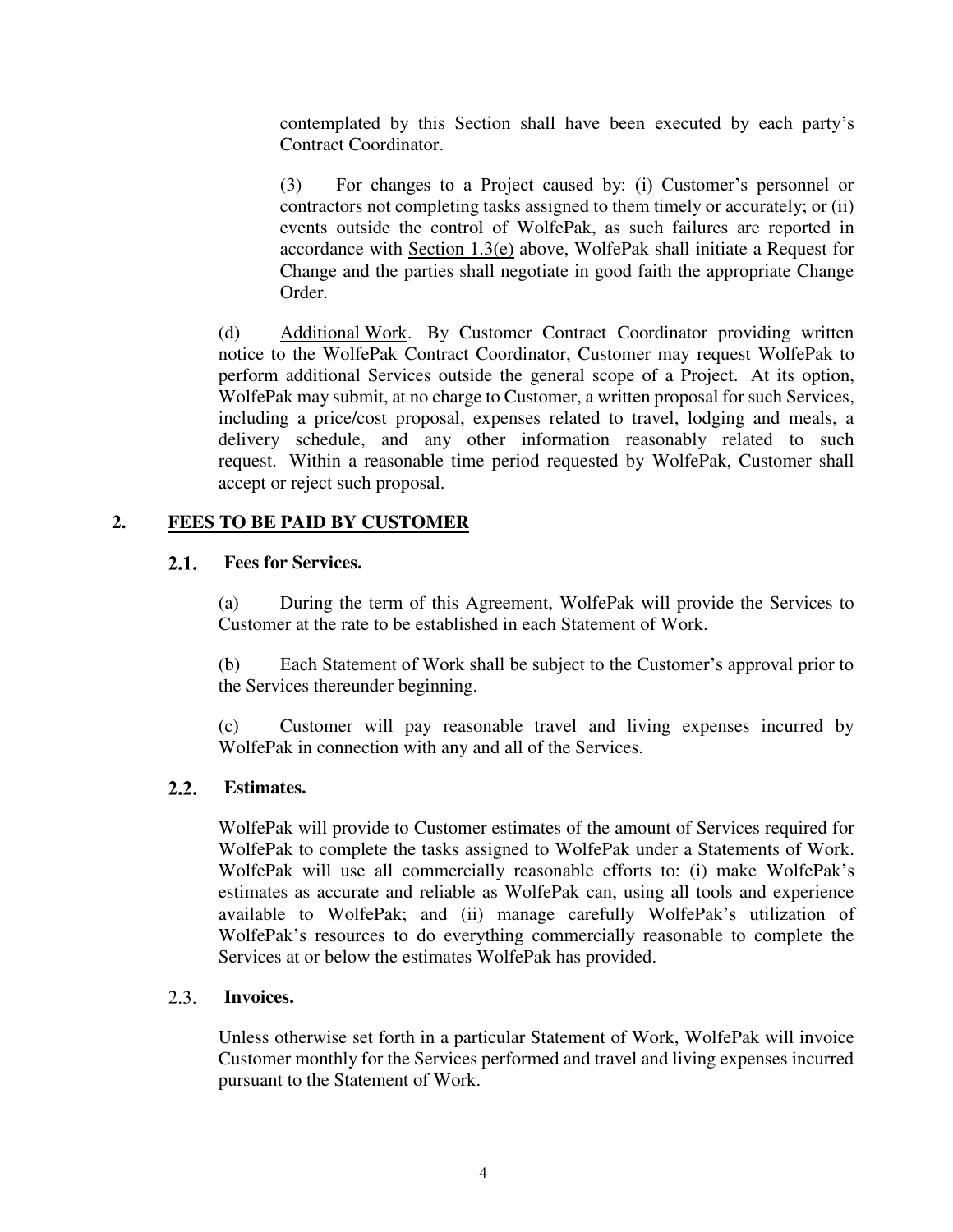#### $2.4.$ **Late Charges.**

Payment shall be due upon receipt of invoice. If payment of the undisputed amount is not received within 30 days from the date of the invoice, interest at the rate of 1.5% percent month (or the highest legally permissible rate if lower) will be due and payable from the date of the invoice until payment is received. Customer shall be responsible for paying all sales and use taxes associated with a Statement of Work and all taxes arising out of the purchase, lease or use of any communications line or equipment approved in advance by Customer.

## **3. MISCELLANEOUS TERMS**

**Non-Solicitation.** During the term of this Agreement and for a period of one year  $3.1.$ thereafter, neither party will directly or indirectly, without prior written consent of the other, (a) induce any employee of the other to terminate his or her employment, (b) offer employment or independent contractor engagement to any employee of the other or (c) offer any former employee of the other employment for a period of six months immediately following such employee's termination. To compensate a party whose employee has been solicited, hired, or induced to terminate his or her employment by the other party, and not in the way of liquidated damages but to compensate the non-breaching party for the costs of hiring and training a replacement employee, the breaching party shall pay to the nonbreaching party an amount equal to twelve months of the gross salary of the employee who was solicited, hired, or induced to terminate.

#### $3.2.$ **Limited Warranty.**

(a) WolfePak warrants that all services provided hereunder will be performed in a professional and workmanlike quality in compliance with generally accepted industry standards.

(b) WolfePak represents that it is the owner of and has title to or has the right to use the materials used in performing the Services, except for those materials provide by Customer as set forth above.

(c) WolfePak warrants that it shall not include in any of the materials provided as part of the Services and that it shall not install or knowingly permit to be installed into such materials provided hereunder or into Customer's operating environment any virus, time bomb, back door or other disabling or harmful device and WolfePak covenants that it shall use all commercially reasonable efforts to prevent any such device from being incorporated into Customer's operating environment.

(d) WolfePak warrants that, for a period of 90 days following acceptance of Services or the Acceptance Date of a Deliverable, as applicable, as described in Section 1.5: (i) the Services will conform in all material respects with the specifications for such Services; and (ii) the Deliverable will conform in all material respects with the specifications therefor. Customer shall notify WolfePak in writing within 90 days after completion of the Services in question when any of the Services fail to conform to the description set forth in the applicable Statement of Work or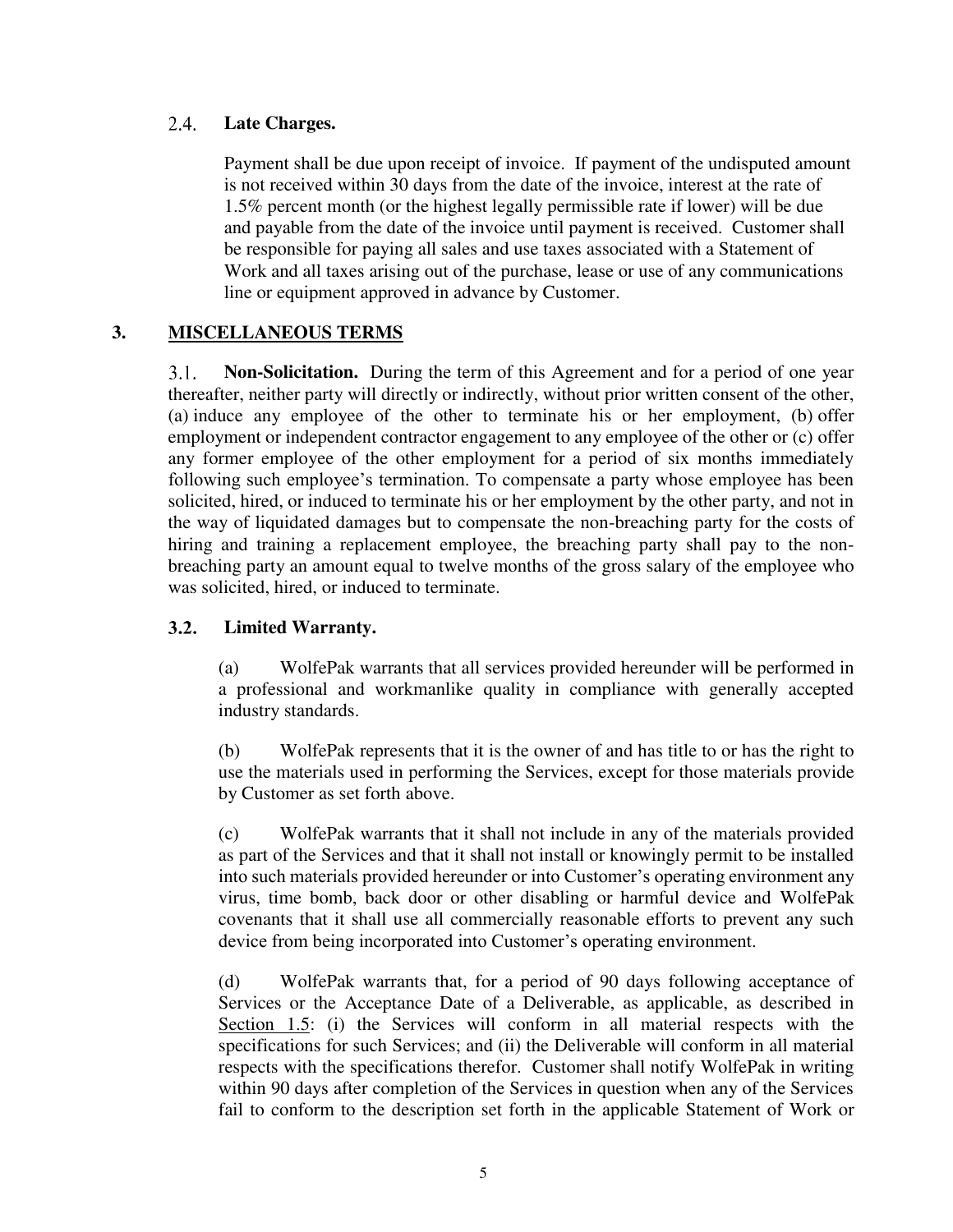within 90 days after the Acceptance Date if a Deliverable fails to perform in accordance with its specifications. Such notification shall include the detailed information necessary for WolfePak to verify such nonconformity. Upon actual receipt of such notification and verification of the nonconformity, WolfePak shall correct the nonconformity at no additional charge to Customer so that the Services or Deliverable substantially conforms with the agreed description in the applicable Statement of Work. WolfePak shall initiate a response in accordance with the severity of the problem being experienced by Customer, as set forth in the table below.

| <b>Minimum Time to Initiate Response</b>                                                      |
|-----------------------------------------------------------------------------------------------|
|                                                                                               |
| WolfePak will initiate a response within two<br>hours of notification from Customer. WolfePak |
| will devote sufficient resources without material                                             |
| problem                                                                                       |
| <b>or</b><br>implement a suitable work around until the                                       |
| severity level is reduced. If it is determined that                                           |
| the problem being experienced by Customer is                                                  |
| not the result of a Material Defect, Customer                                                 |
| shall reimburse WolfePak for its work based on                                                |
| the "Time-and-Materials" pricing set forth in the                                             |
|                                                                                               |
| WolfePak will initiate a response within one                                                  |
| business day of notification from Customer.                                                   |
| WolfePak will devote sufficient resources                                                     |
| without material interruptions to correct the                                                 |
| problem or implement a suitable work around                                                   |
| until the severity level is reduced. If it is                                                 |
| determined that the problem being experienced                                                 |
| by Customer is not the result of a Material                                                   |
| Defect, Customer shall reimburse WolfePak for                                                 |
| its work based on the "Time-and-Materials"                                                    |
| pricing set forth in the Statement of Work.                                                   |
| WolfePak will initiate a response within five                                                 |
| business days of notification from Customer.                                                  |
| WolfePak will provide a plan reasonably                                                       |
| acceptable to Customer to resolve the problem                                                 |
| on a timely basis. If it is determined that the                                               |
| problem being experienced by Customer is not                                                  |
| the result of a Material Defect, Customer shall                                               |
| reimburse WolfePak for its work based on the                                                  |
| "Time-and-Materials" pricing set forth in the                                                 |
| WolfePak will initiate a response within 10                                                   |
| business days of notification from Customer.                                                  |
|                                                                                               |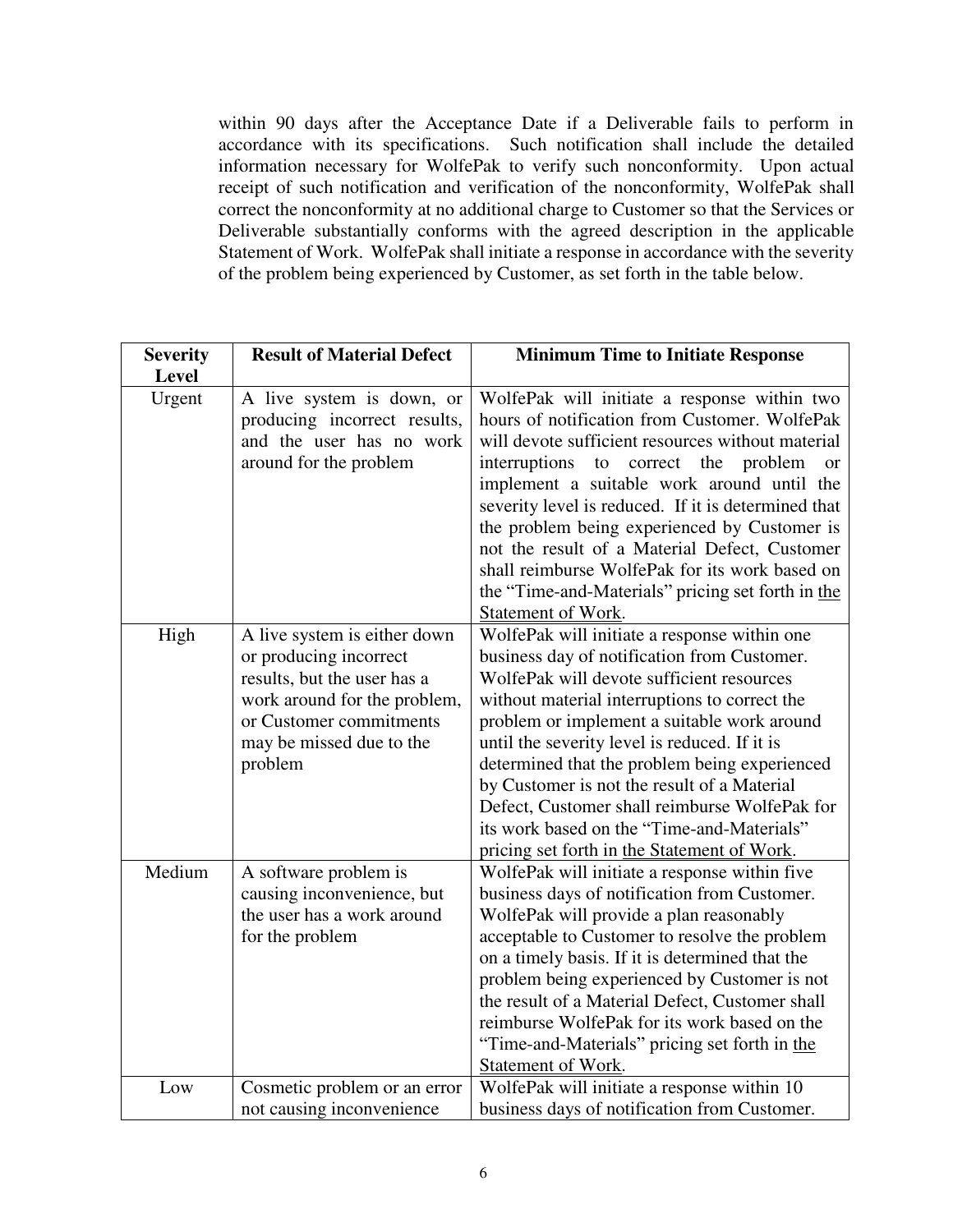| WolfePak will provide a plan reasonably         |
|-------------------------------------------------|
| acceptable to Customer to resolve the problem   |
| on a timely basis. If it is determined that the |
| problem being experienced by Customer is not    |
| the result of a Material Defect, Customer shall |
| reimburse WolfePak for its work based on the    |
| "Time-and-Materials" pricing set forth in the   |
| Statement of Work.                              |

 $3.3.$ **DISCLAIMER OF ALL OTHER WARRANTIES AND LIMITATION OF LIABILITY. EXCEPT AS EXPRESSLY SET FORTH IN "LIMITED WARRANTY" ABOVE, WOLFEPAK PROVIDES THE SERVICES AND/OR THIRD-PARTY SOFTWARE (TO THE EXTENT SUPPLIED OR ARRANGED BY WOLFEPAK) "AS IS" AND "WITH ALL FAULTS" AND DISCLAIMS, TO THE MAXIMUM EXTENT PERMITTED BY LAW, ALL OTHER WARRANTIES, WHETHER EXPRESS OR IMPLIED. IN NO EVENT SHALL WOLFEPAK BE LIABLE FOR ANY INDIRECT, INCIDENTAL, SPECIAL, CONSEQUENTIAL, PUNITIVE, OR EXEMPLARY DAMAGES, INCLUDING, BUT NOT LIMITED TO, DAMAGES FOR LOSS OF PROFITS, GOODWILL, USE, DATA, OR OTHER INTANGIBLE LOSSES, EVEN IF CUSTOMER HAS BEEN ADVISED OF THE POSSIBILITY OF SUCH DAMAGES, OR WHETHER OR NOT SUCH DAMAGES ARE FORESEEABLE. EXCEPT FOR A PARTY'S INDEMNIFICATION OBLIGATIONS HEREUNDER, IN NO EVENT SHALL THE LIABILITY OF EITHER PARTY FOR ANY BREACH OF THIS AGREEMENT EXCEED AN AMOUNT EQUAL TO THE AGGREGATE FEES PAID BY CUSTOMER TO WOLFEPAK IN THE PRECEDING 12 MONTHS.**

 $3.4.$ **Force Majeure.** WolfePak shall not be liable for any delay or failure to perform resulting directly or indirectly from acts of God, the elements, acts of civil or military authority or the public enemy, wars, riots, civil disturbances, sabotage, explosions, strikes or labor disputes, inability, after reasonable efforts, to secure suitable parts, materials, labor, or transportation, fuel or energy shortages, government priorities, restrictions, regulations or orders of any government, agency or subdivision thereof, electrical power surges or outages, telecommunication failures, acts or omissions of communications carriers, computer errors or malfunctions or system nonconformity, fires, snow, ice, water, floods, hurricanes, tornadoes, lightning, earthquakes, pest damage, epidemics or other causes beyond WolfePak's control whether or not similar to the foregoing; provided, however, WolfePak (i) gives the Customer written notice of such cause promptly; (ii) uses commercially reasonable efforts to correct such failure or reduce the delay in its performance; and (iii) followed commercially prudent standards for mitigating the risk associated with such event, in light of the severity of damages such event could cause the Customer, including, without limitation, maintaining adequate inventories of replacement parts and equipment and materials, and maintaining adequate human resource procedures to reduce reliance on certain employees or contractors.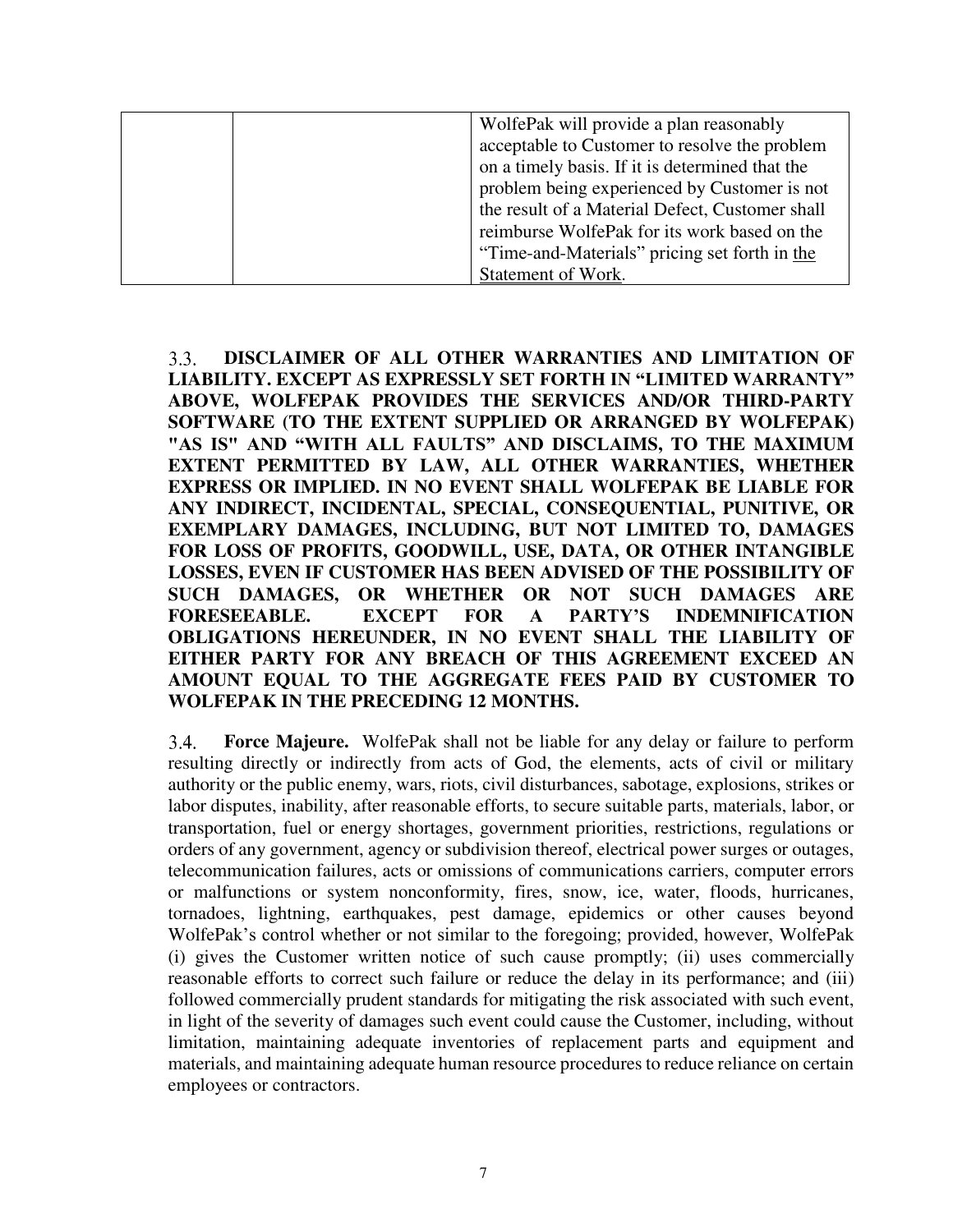$3.5.$ **Amendments.** This Agreement may be amended only by written agreement of the parties, signed by an authorized officer of each of the parties.

3.6. **Notices.** All notices required or permitted under this Agreement, shall be deemed given when sent by overnight delivery service or certified mail (return receipt requested) addressed to the recipient set forth in the preamble above, attention such party's Contract Coordinator. Each party to this Agreement may change the address or authorized recipient relating to it by written notice to the other party. For purposes of providing notices required or permitted by this Agreement, waiving any right under this Agreement, or amending any term of this Agreement and notwithstanding any law recognizing electronic signatures or records, "a writing signed," "in writing" and words of similar meaning, shall mean only a writing in a tangible form bearing an actual "wet" signature in ink manually applied by the person authorized by the respective party, unless both parties agree otherwise by making a specific reference to this section.

**No Third Party Beneficiaries.** The parties intend that there shall be no third party  $3.7.$ beneficiaries of this Agreement unless expressly designated otherwise in a Statement of Work.

 $3.8.$ **Agreement to Arbitrate.** Any dispute, other than one for which the remedy is specific performance or a temporary or permanent injunction (an "*Arbitrable Dispute*"), now or hereafter arising between the parties, including but not limited to any concerning, arising out of or related to the formation, validity, interpretation, effect, or alleged violations of this Agreement, the arbitrability of any dispute, any federal, state or local statutory claim (including discrimination or retaliation and wage and hour statutes), contract claims, tort claims, and claims of any other sort, will and must be submitted to and resolved only through final and binding arbitration in Dallas, Texas, administered by the National Arbitration Forum (www.adrforum.com) in accordance with its *Code of Procedure* then in effect. The parties will not be permitted to bring or participate in any claims brought as any type of purported class action, representative action, collective action, consolidated action, coordinated action, aggregated action, or similar action or proceeding. The parties must only bring claims against each other in their individual capacity, and they each fully reserve and do not waive their right to the appointment of an arbitrator to hear and decide only their respective individual claims. The arbitrator will have no authority or jurisdiction to modify or change this Agreement in any way. This arbitration agreement and any proceedings related thereto will be governed exclusively by the Federal Arbitration Act, 9 U.S.C. § 1 et seq. WolfePak and Customer each hereby acknowledge and agree that they are waiving their right to have any claims covered by this arbitration agreement decided by a judge or jury trial.In either an arbitration proceeding or an injunction proceeding, the non-prevailing party shall pay all costs of the arbitrators or court, as the case may be, and all of the prevailing party's reasonable attorneys fees and expenses and reasonable fees of expert witnesses.

 $3.9.$ **Choice of Law; Venue.** This Agreement shall be governed by and construed under the substantive laws of the State of Texas, without regard to its conflicts of laws provisions. Venue for any action brought hereunder shall be proper only in the federal and state courts having jurisdiction in Dallas County, Texas.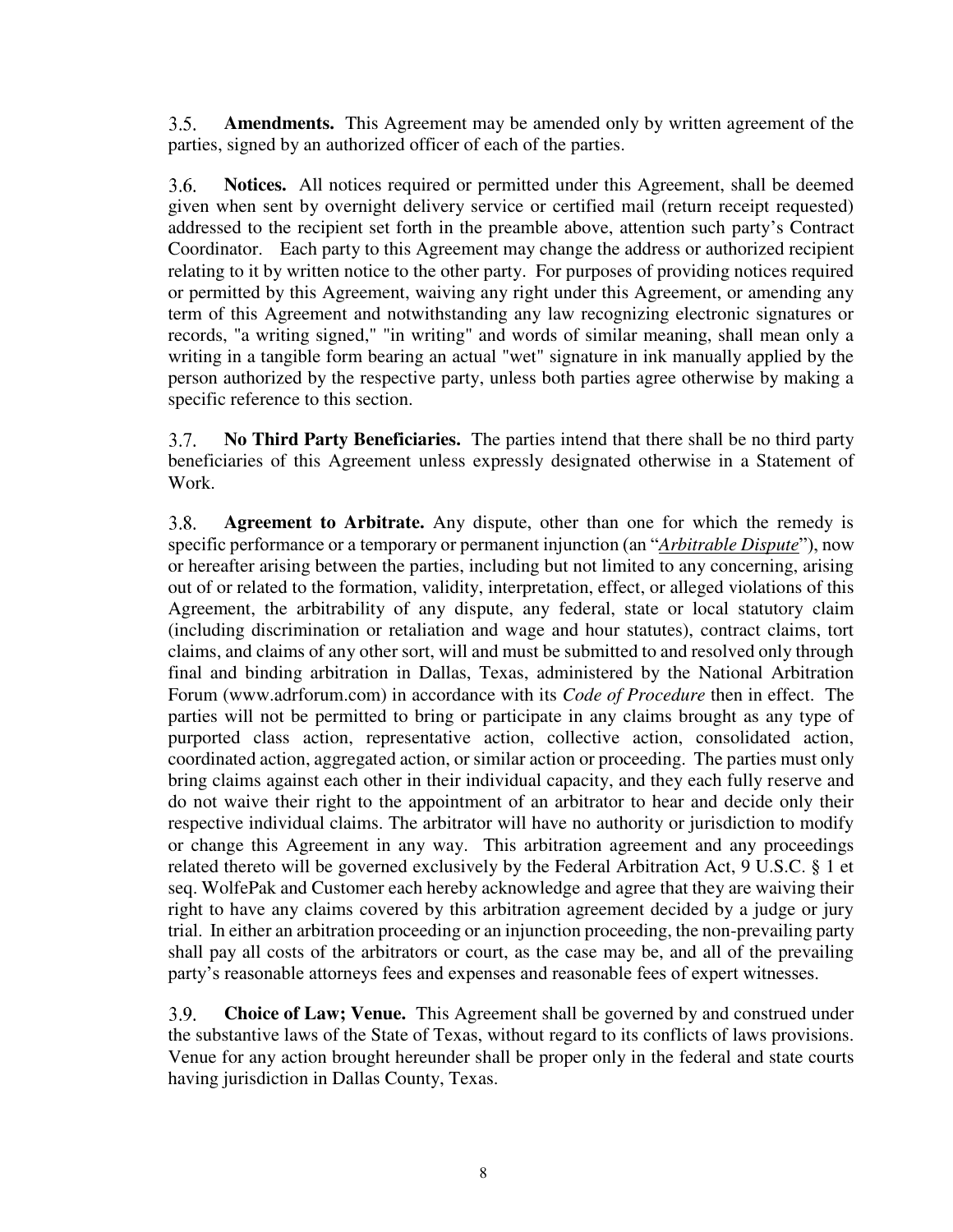**Independent Contractor.** WolfePak's relationship to Customer is that of an independent contractor, and nothing herein shall be construed to render either WolfePak or its employees as employees of Customer.

**Waiver.** Any waiver of any one provision of this Agreement shall not be a waiver of any other provision, and no waiver shall be effective unless expressly made or confirmed in writing by a person with binding authority for the party making the waiver.

**Severability.** If any provision of this Agreement or the application hereof to any party or circumstances shall, to any extent, now or hereafter, be or become invalid or unenforceable, the remainder of this Agreement shall not be affected thereby and every other provision of this Agreement shall be valid and enforceable, to the fullest extent permitted by law.

**Transferees, Successors, and Assigns.** All terms and provisions of this Agreement shall be binding upon and inure to the benefit of the parties to this Agreement and their respective permitted transferees, successors, and assigns. None of the rights or obligations hereunder may be assigned or transferred in whole or in part by either party without the prior written consent of the other. A merger or consolidation of a party, a sale of all or substantially all of a party's assets, or a change of control of a party shall not be deemed an assignment of this Agreement.

**Term.** The initial term of this Agreement shall be three years commencing on the Effective Date of initial Statement of Work. Thereafter, the term of this Agreement shall automatically renew for successive one-year periods unless one party provides a written termination notice to the other party at least 60 days in advance of the end of the then existing term.

**Indemnification.** Customer agrees to indemnify and hold harmless, or at its election and own expense defend, WolfePak, its parent and subsidiaries, and its and their respective employees, officers, directors, stockholders, agents, licensors, and their respective successors and assigns (collectively, the "*WolfePak Indemnitees*") from and against any and all claims, suits, liabilities, judgments, and expenses (including, but not limited to, the payment of reasonable attorneys' fees, costs of investigation, and costs of suit incurred in connection with such defense), in law or in equity, any claim, demand, action, or other proceeding brought against a WolfePak Indemnitee arising out of or based upon any claim: (i) that results from Customer's breach of this Agreement; (ii) that results from Customer's or any of its employees' or agents' negligence or willful misconduct; or (iii) that relates to Customer's misuse or disclosure of WolfePak' Confidential Information. Any obligation of Customer to provide defense or indemnification hereunder is contingent upon WolfePak: (a) giving Customer prompt written notice of any such claim, in no event less than 10 days prior to the due date for any response; (b) providing Customer with reasonable assistance in defending or settling same; and (c) agreeing that Customer shall solely control the defense and/or settlement thereof.

WolfePak agrees to indemnify and hold harmless, or at its election and own expense defend, Customer, its parent and subsidiaries, and its and their respective employees, officers,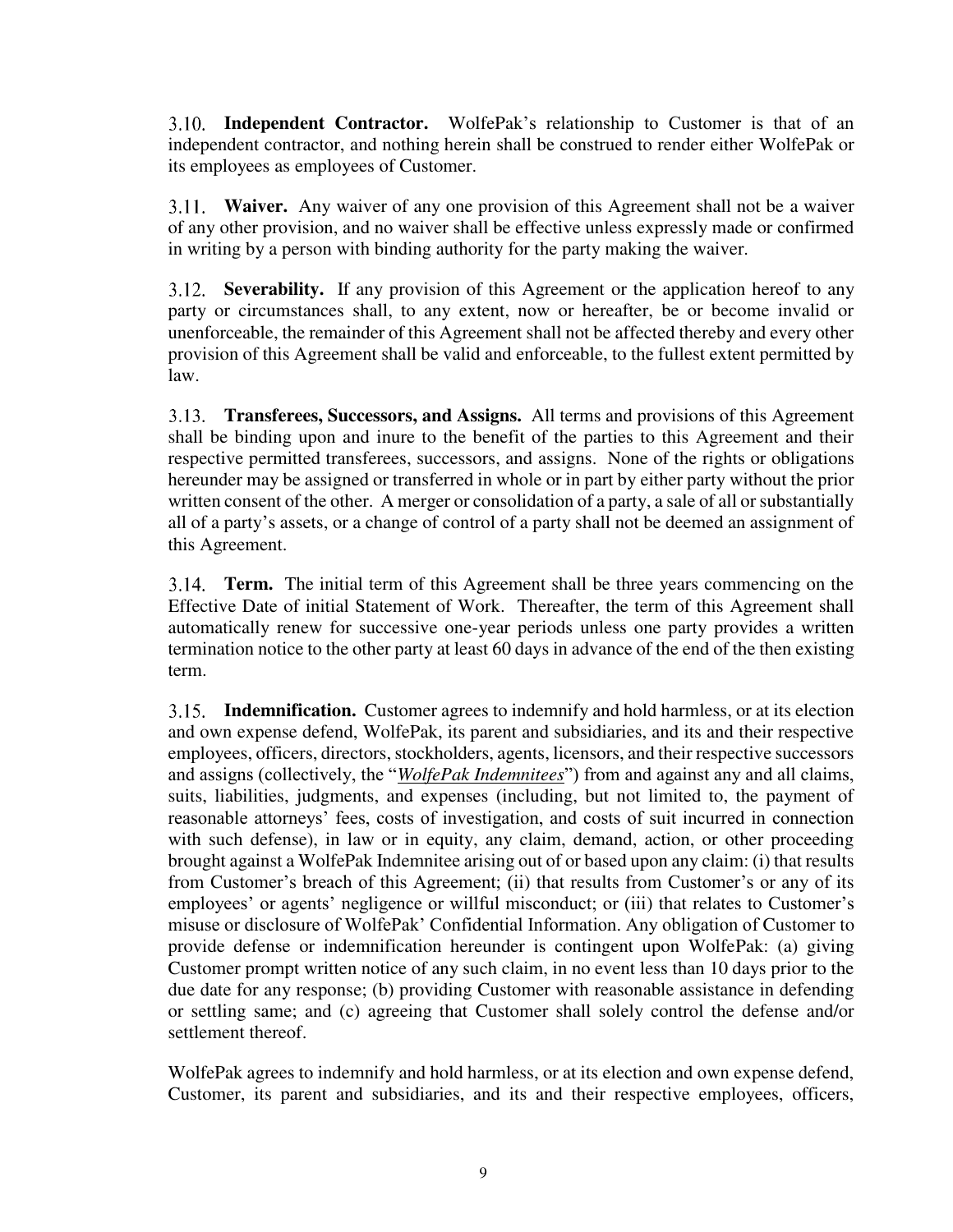directors, stockholders, agents, licensors, and their respective successors and assigns (collectively, the "*Customer Indemnitees*") from and against any and all claims, suits, liabilities, judgments, and expenses (including, but not limited to, the payment of reasonable attorneys' fees, costs of investigation, and costs of suit incurred in connection with such defense), in law or in equity, any claim, demand, action, or other proceeding brought against a Customer Indemnitee arising out of or based upon any claim: (i) that results from WolfePak's breach of this Agreement; (ii) that results from WolfePak or any of its employees' or agents' negligence or willful misconduct; or (iii) that relates to WolfePak's misuse or disclosure of Customer's Confidential Information. Any obligation of Customer to provide defense or indemnification hereunder is contingent upon Customer: (a) giving WolfePak prompt written notice of any such claim, in no event less than 10 days prior to the due date for any response; (b) providing WolfePak with reasonable assistance in defending or settling same; and (c) agreeing that WolfePak shall solely control the defense and/or settlement thereof.

### **Intellectual Property Rights.**

(a) As used herein, the term "*IP Rights*" shall mean protectable intellectual property, such as patents and applications, trademarks, trade secrets, know-how, methodologies, and any and all other legal rights protecting intangible proprietary information. In providing the Services, WolfePak will exercise and utilize certain of its IP Rights and may exercise and utilize certain IP Rights of Customer solely related to the Services provided herein.

(b) Except as expressly set forth herein, neither this Agreement nor the provision of Services by WolfePak shall give either party any ownership interest in or rights to the IP Rights of the other party.

(c) Subject to (d) below, all Work Product, as defined below, and all related intellectual property rights shall belong to WolfePak, and if by operation of law any of the Work Product, including all related IP Rights, is not owned by WolfePak automatically upon creation thereof, then Customer agrees to assign, and hereby assigns, to WolfePak the ownership of such Work Product, including all related IP Rights. WolfePak hereby grants to Customer a perpetual, non-transferable royaltyfree license to use the Work Product for the express purposes for which it was created. WolfePak may obtain and hold in its own name copyrights, registrations and other protection that may be available to Customer resulting from such Work Product. Customer agrees to provide any reasonable assistance, at WolfePak's sole cost and expense, required to perfect such protection and to take such further actions and execute and deliver such further agreements and other instruments as WolfePak may reasonably request to give effect to this Section.

(d) The term "*Work Product*" shall mean all ideas, discoveries, methodologies, concepts, artwork, materials, and systems, whether patentable or copyrightable, conceived or made by WolfePak during it engagement with Customer, including any ideas suggested by Customer in connection therewith, and any programming, documentation, data compilations, reports and any other media, materials or other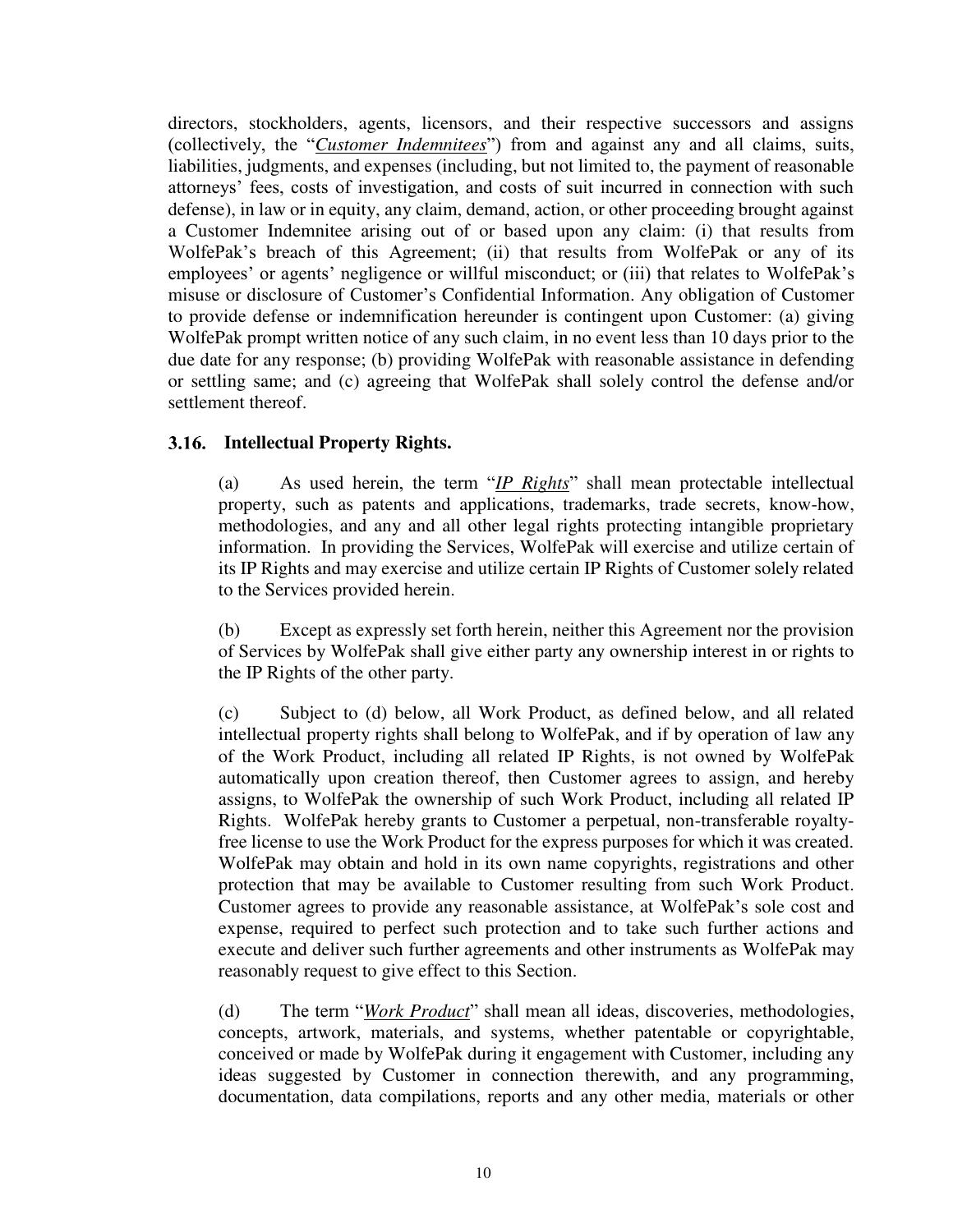objects produced as a result of WolfePak's performance of the Services or delivered by WolfePak in the course of performing that work.

(e) Nothing in this Section shall be deemed to prohibit WolfePak from developing work product for other customers of WolfePak that is substantially identical to Work Product, provided that WolfePak does not use or include in such work product Customer IP Rights or Customer Confidential Information. Customer shall have no rights, royalties, or licenses in or to any such work product, regardless of the similarity thereof to Work Product.

**Confidentiality.** Except in furtherance of their duties and responsibilities under this Agreement, the parties will hold in strictest confidence and will not use, reproduce, distribute, transmit, or disclose, directly or indirectly, the Confidential Information of the other party. A party may disclose the other party's Confidential Information only to its employees and third-party vendors with a need to know, or as expressly permitted or directed in writing by the other party. The parties' obligations hereunder shall survive the termination or expiration of this Agreement for as long as information continues to constitute Confidential Information as defined herein. "*Confidential Information*" means any and all current and future information, in whatever form, comprising trade secrets (as determined by applicable law) or non-public product information, technical or financial information, forecasts, customer names, hiring and employment practices, proprietary business methods, processes, or methodologies, and other non-public business information that may be disclosed between the parties, whether or not designated as "confidential" or "proprietary" if it would be reasonably understood under the circumstances of its disclosure to be confidential or proprietary. Confidential Information shall not include information if and only to the extent that the recipient establishes that the information: (i) is or becomes a part of the public domain through no act or omission of the recipient; (ii) was in the recipient's lawful possession prior to the disclosure and had not been obtained by the recipient either directly or indirectly from the disclosing party; (iii) is disclosed with the prior approval of the discloser; (iv) is independently developed by the recipient without reference to or recollection of the Confidential Information of the discloser; (v) becomes known to the recipient from a source other than the discloser without breach of this Agreement by the recipient and in a manner which is otherwise not in violation of the discloser's rights; or (vi) is disclosed by the recipient pursuant to a requirement of a governmental agency, court order, or by operation of law, provided that the recipient shall disclose only that part of the Confidential Information which it is required to disclose, shall notify the owner prior to such disclosure, and shall disclose such information only if governed by an appropriate protective order or contractual agreement to maintain the confidentiality of the information.

**Section Headings.** Section headings contained in this Agreement are for reference purposes only and are not part of this Agreement.

**Entire Agreement.** This Agreement, the License Agreement, and the Statements of Work, and supplemental Project documents which may be incorporated by reference into a Statement of Work, constitute the entire agreement and understandings between the parties with respect to the subject matter hereof, and supersedes and merges any and all prior written or oral communications between them related hereto. To the extent any of the terms and